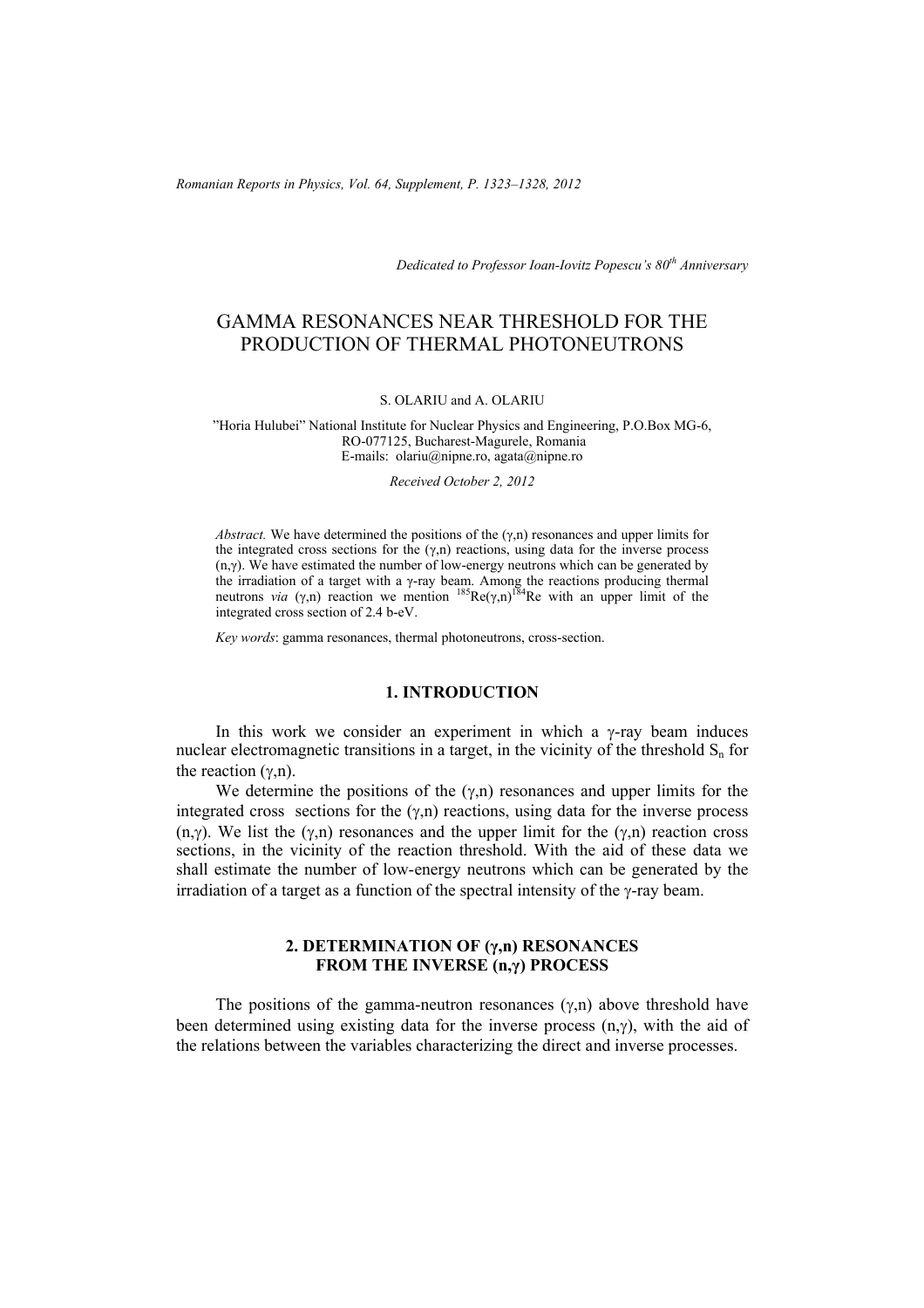The positions of the  $(\gamma, n)$  resonances and upper limits to the cross section of the  $(y,n)$  reaction have been determined for 73 stable isotopes and 101 unstable isotopes, for the energy intervals where we could find data for the  $(n, \gamma)$  reactions.

We have used these results in order to identify the cases for which a  $(\gamma,n)$ resonance has a position such that the neutron emitted backwards with respect to the direction of incidence of the gamma-ray photon may have zero energy [1].

Among the reactions for which there are such resonances we mention <sup>185</sup>Re( $\gamma$ ,n)<sup>184</sup>Re with an upper limit of the integrated cross section of 2.4 b-eV, and <sup>178</sup>Hf( $\gamma$ ,n)<sup>177</sup>Hf with an upper limit of the integrated cross section of 0.9 b-eV, in all directions.

#### 2.1. STABLE ISOTOPES

The stable nuclei for which we could find thermal-neutron resonances are listed in Table 1 up to energies of the emitted neutrons of 0.1 eV. Upper limits for the corresponding integrated cross sections, with the emission of neutrons into  $4\pi$ , are also given in Table 1.

#### *Table 1*

Stable-isotope  $(\gamma, n)$  resonances and upper limits for the integrated cross sections for the  $(\gamma, n)$  reaction, with the emission of the neutrons into  $4\pi$ . D<sub>r</sub> represents the energy of the neutron emitted backwards with respect to the direction of incidence, and  $D_{+}$  the energy of the neutron emitted along the direction of incidence of the γ-ray photon

| Reaction                                          | Upper limit<br>for the<br>integrated<br>cross section,<br>$B[-eV]$ | Position of<br>resonance<br>$E_{\gamma}$ - $S_{\rm n}$ ,<br>[eV] | Width of<br>resonance,<br>[eV] | Height of<br>resonance,<br>h | Lower limit<br>of the<br>neutron<br>energy $D_{\cdot}$ ,<br>[eV] | Upper<br>limit of<br>the<br>neutron<br>energy<br>$D_{+}$ , [eV] |
|---------------------------------------------------|--------------------------------------------------------------------|------------------------------------------------------------------|--------------------------------|------------------------------|------------------------------------------------------------------|-----------------------------------------------------------------|
| $^{153}Eu(\gamma, n)^{152}Eu$                     | 0.007                                                              | 258.2                                                            | 0.187                          | 4.973E-2                     | 1.588E-4                                                         | 6.704                                                           |
| $170Yb(\gamma,n)^{169}Yb$                         | 0.036                                                              | 227.9                                                            | 0.145                          | 1.666E-1                     | 3.348E-4                                                         | 5.295                                                           |
| $185$ Re(γ,n) $184$ Re                            | 2.438                                                              | 171.5                                                            | 0.151                          | 1.081E1                      | 9.013E-4                                                         | 3.837                                                           |
| $^{152}Sm(\gamma,n)^{151}Sm$                      | 0.121                                                              | 242.6                                                            | 0.124                          | 7.559E-1                     | 9.863E-4                                                         | 6.557                                                           |
| <sup>178</sup> $Hf(\gamma,n)$ <sup>177</sup> $Hf$ | 0.971                                                              | 176.5                                                            | 0.088                          | 7.657E0                      | 0.00197                                                          | 4.156                                                           |
| <sup>153</sup> Eu(γ,n) <sup>152</sup> Eu          | 0.044                                                              | 258.4                                                            | 0.224                          | 1.462E-1                     | 0.00396                                                          | 7.101                                                           |
| ${}^{156}Gd(\gamma,n){}^{155}Gd$                  | 0.069                                                              | 252.8                                                            | 0.150                          | 3.176E-1                     | 0.01791                                                          | 7.190                                                           |
| <sup>153</sup> Eu(γ,n) <sup>152</sup> Eu          | 0.010                                                              | 257.9                                                            | 0.281                          | 3.756E-2                     | 0.02136                                                          | 6.030                                                           |
| $^{152}Sm(\gamma,n)^{151}Sm$                      | 0.212                                                              | 242.9                                                            | 0.116                          | 1.299E0                      | 0.02259                                                          | 7.181                                                           |
| <sup>154</sup> Sm(γ,n) <sup>153</sup> Sm          | 1.735                                                              | 223.2                                                            | 0.106                          | 1.188E1                      | 0.02957                                                          | 6.659                                                           |
| <sup>193</sup> Ir( $\gamma$ ,n) <sup>192</sup> Ir | 0.059                                                              | 168.5                                                            | 0.106                          | 3.786E-1                     | 0.04058                                                          | 2.798                                                           |
| ${}^{164}Dy(\gamma,n){}^{163}Dy$                  | 0.653                                                              | 193.7                                                            | 0.126                          | 3.501E0                      | 0.04557                                                          | 5.699                                                           |
| $^{152}Sm(\gamma,n)^{151}Sm$                      | 0.270                                                              | 242.0                                                            | 0.102                          | 1.811E0                      | 0.05238                                                          | 5.292                                                           |
| <sup>139</sup> La(γ,n) <sup>138</sup> La          | 0.091                                                              | 300.7                                                            | 0.142                          | 4.502E-1                     | 0.06052                                                          | 10.155                                                          |
| <sup>153</sup> Eu(γ,n) <sup>152</sup> Eu          | 0.014                                                              | 257.4                                                            | 0.142                          | 6.860E-2                     | 0.06719                                                          | 5.488                                                           |
| ${}^{170}Yb(\gamma,n){}^{169}Yb$                  | 0.210                                                              | 227.4                                                            | 0.098                          | 1.307E0                      | 0.07073                                                          | 4.216                                                           |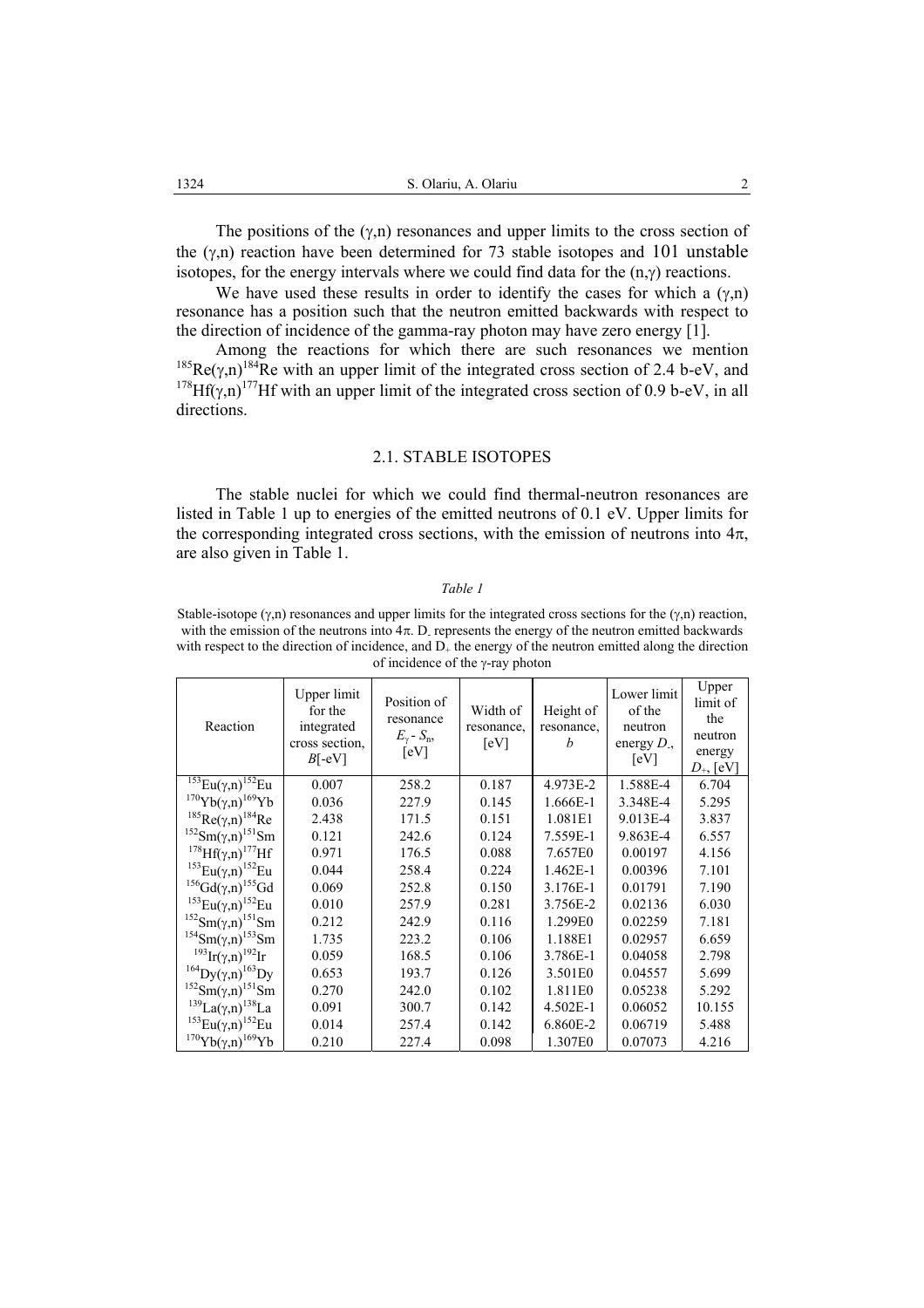|  | Table 1 (continued) |
|--|---------------------|
|  |                     |

| $^{193}$ Ir( $\gamma$ ,n) <sup>192</sup> Ir | 0.102 | 169.5 | 0 1 1 4 | $6.265E-1$ | 0.09640 | 4.773 |
|---------------------------------------------|-------|-------|---------|------------|---------|-------|
| $170Yb(\gamma,n)^{169}Yb$                   | 0.227 | 228.7 | 0.109   | 1.204E0    | 0.09671 | 6.919 |
| $^{150}Sm(\gamma,n)^{149}Sm$                | 0.417 | 229.2 | 0.082   | 3.358E0    | 0.09758 | 4.694 |

The  $(\gamma, n)$  resonances for several representative nuclei are shown in Figs. 1–3.



Fig.  $1 - (\gamma,n)$  resonances and upper limits to the integrated cross section for the reaction 178Hf( $\gamma,n$ )<sup>177</sup>Hf.



Fig. 2 – (γ,n) resonances and upper limits to the integrated cross section for the reaction <sup>193</sup>Ir(γ,n) <sup>192</sup>Ir.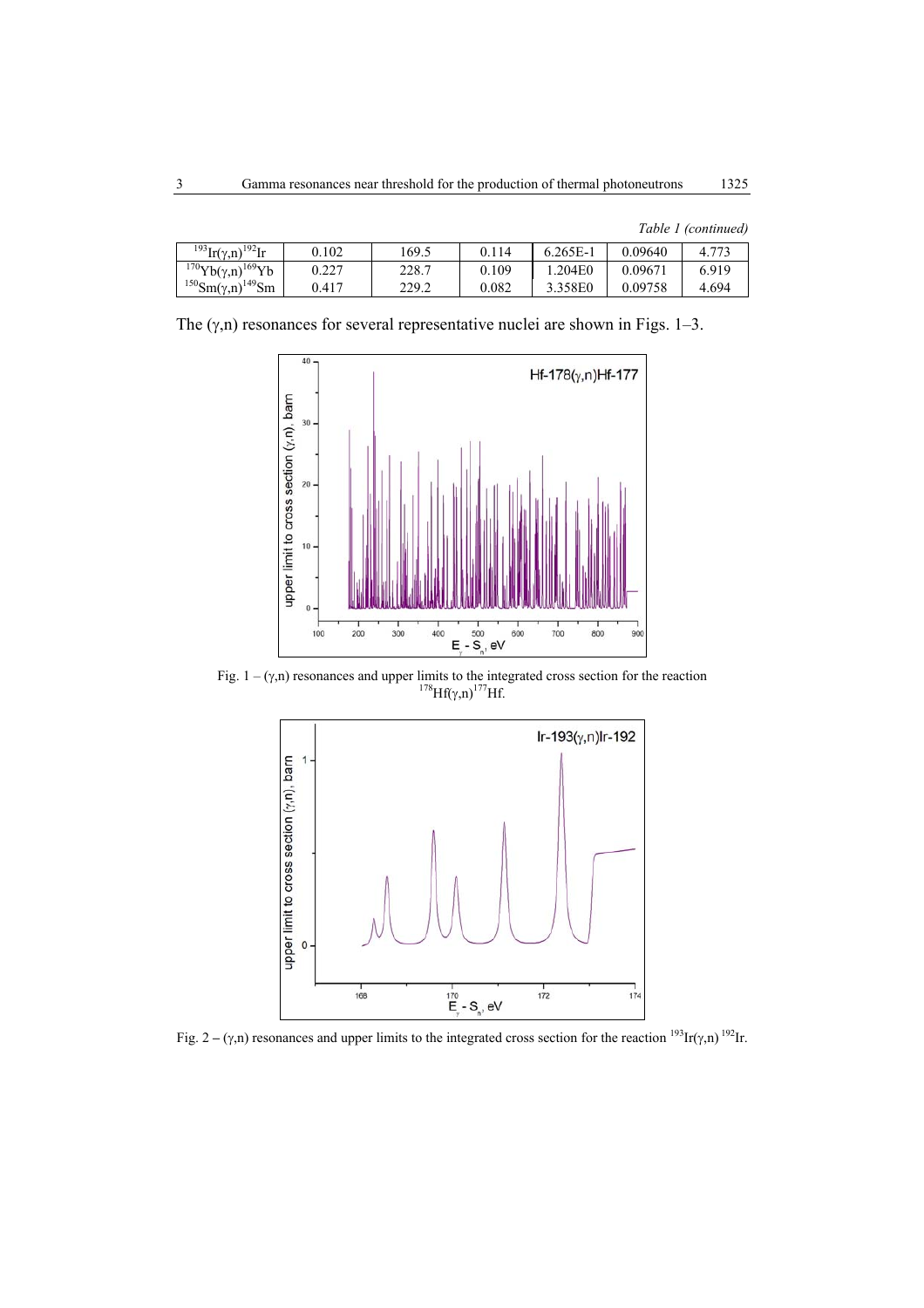

Fig.  $3 - (\gamma,n)$  resonances and upper limits to the integrated cross section for the reaction  $^{185}$ Re(γ,n)  $^{184}$ Re.

### 2.2. UNSTABLE ISOTOPES

The unstable nuclei for which we could find thermal-neutron resonances are listed in Table 2 up to energies of the emitted neutrons of 0.1 eV. Upper limits for the corresponding integrated cross sections, with the emission of neutrons into  $4\pi$ , are also given in Table 2.

The upper limits for the integrated cross section correspond to the emission of the neutrons in all directions. The integrated cross sections for the generation of thermal neutrons are smaller than these limits by a factor of about 1/36, and can also be smaller than the listed limits because of the branching ratios.

## **3. GENERATION OF THERMAL NEUTRONS** *VIA* **(**γ**,n) REACTIONS**

The upper limit for the number of thermal neutrons generated per second *via* the (γ,n) reaction for a target having a thickness of  $3x10^{-2}$  cm and for 400 incident gamma-ray photons/eV/s, a spectral intensity given in ref. [2], is of the order of  $(3 \times 10^{22} \text{ nuclei/cm}^3) \times (2 \text{ barn-eV}) \times (3 \times 10^{-2} \text{ cm}) \times (400 \text{ photons/eV/s}) = 0.72$ thermal neutrons/second, in all directions. The thermal neutrons represent a small fraction of the total number of generated photoneutrons.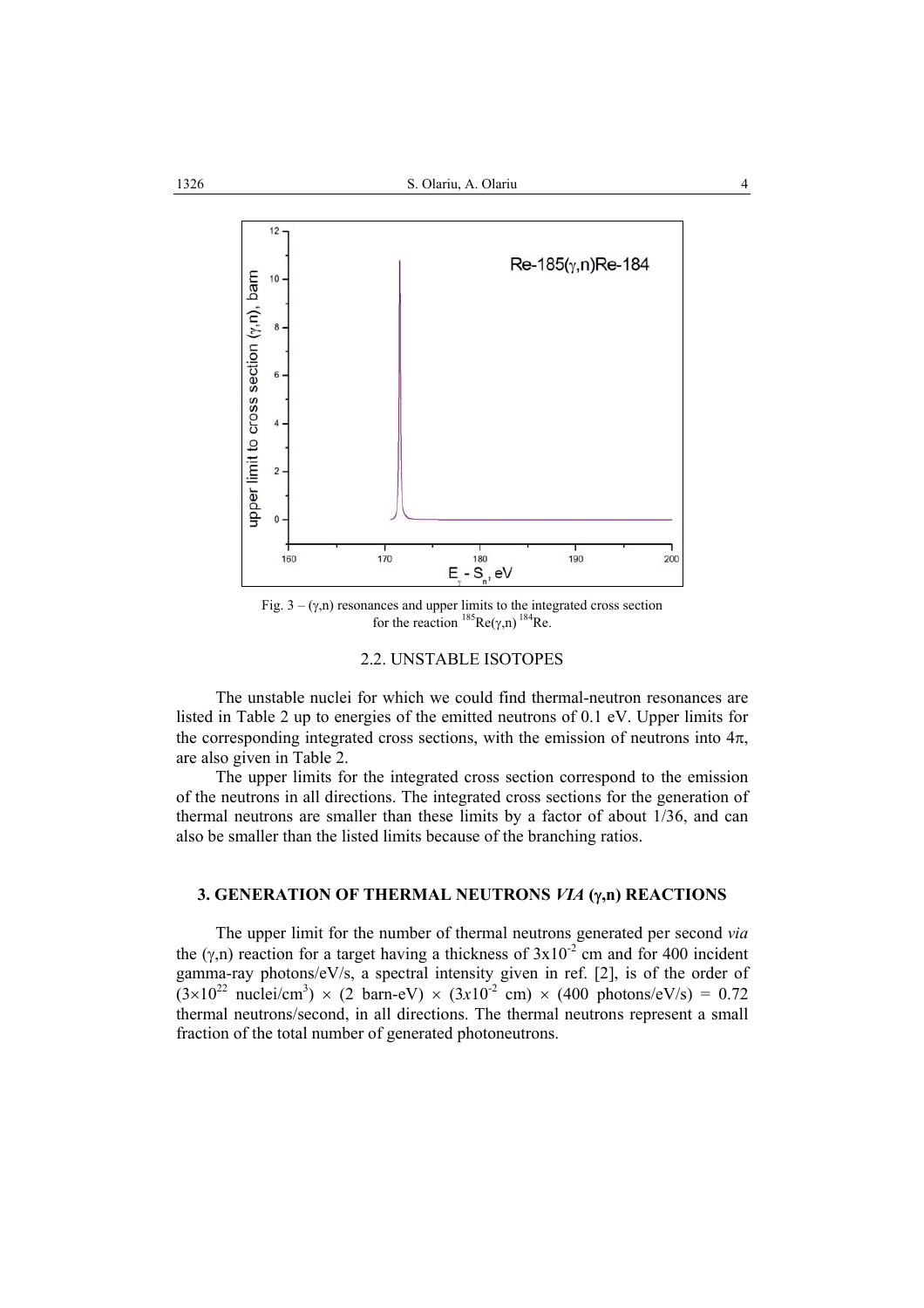### *Table 2*

Unstable-isotope ( $\gamma$ ,n) resonances and upper limits for the integrated cross sections for the ( $\gamma$ ,n) reaction, with the emission of the neutrons into  $4\pi$ . *D*<sub>-</sub> represents the energy of the neutron emitted backwards with respect to the direction of incidence, and  $D_{+}$  the energy of the neutron emitted along the direction of incidence of the γ-ray photon

| Upper<br>limit for<br>the<br>integrated<br>cross<br>section, | Position<br>of<br>resonance<br>$E_{\gamma}$ - $S_{\rm n}$ ,<br>[eV]                                                                                                                                                            | Width of<br>resonance<br>[eV]                                                                                                                                                                                                   | Height of<br>resonance<br>b                                                                                                                                                                                                            | Lower<br>limit of<br>the<br>neutron<br>energy $D_$ ,<br>[eV]                                                                                                                                                                                                                | Upper<br>limit of<br>the<br>neutron<br>energy<br>$D_{+}$ , [eV]                                                                                                                                                                                  | Half-life<br>of target<br>nuclei                                                                                                                                                                                                                         |
|--------------------------------------------------------------|--------------------------------------------------------------------------------------------------------------------------------------------------------------------------------------------------------------------------------|---------------------------------------------------------------------------------------------------------------------------------------------------------------------------------------------------------------------------------|----------------------------------------------------------------------------------------------------------------------------------------------------------------------------------------------------------------------------------------|-----------------------------------------------------------------------------------------------------------------------------------------------------------------------------------------------------------------------------------------------------------------------------|--------------------------------------------------------------------------------------------------------------------------------------------------------------------------------------------------------------------------------------------------|----------------------------------------------------------------------------------------------------------------------------------------------------------------------------------------------------------------------------------------------------------|
|                                                              |                                                                                                                                                                                                                                |                                                                                                                                                                                                                                 |                                                                                                                                                                                                                                        |                                                                                                                                                                                                                                                                             |                                                                                                                                                                                                                                                  | 16.02 h                                                                                                                                                                                                                                                  |
|                                                              |                                                                                                                                                                                                                                |                                                                                                                                                                                                                                 |                                                                                                                                                                                                                                        |                                                                                                                                                                                                                                                                             |                                                                                                                                                                                                                                                  | 7370 y                                                                                                                                                                                                                                                   |
| 0.025                                                        |                                                                                                                                                                                                                                |                                                                                                                                                                                                                                 | 4.060E-1                                                                                                                                                                                                                               | 4.915E-4                                                                                                                                                                                                                                                                    |                                                                                                                                                                                                                                                  | 3.212h                                                                                                                                                                                                                                                   |
| 0.025                                                        | 108.1                                                                                                                                                                                                                          | 0.086                                                                                                                                                                                                                           | 1.946E-1                                                                                                                                                                                                                               | 0.00272                                                                                                                                                                                                                                                                     | 2.417                                                                                                                                                                                                                                            | 73.827d                                                                                                                                                                                                                                                  |
| 0.021                                                        |                                                                                                                                                                                                                                |                                                                                                                                                                                                                                 | 1.241E-1                                                                                                                                                                                                                               | 0.00306                                                                                                                                                                                                                                                                     | 3.948                                                                                                                                                                                                                                            | 13.537 y                                                                                                                                                                                                                                                 |
| 0.026                                                        |                                                                                                                                                                                                                                | 0.155                                                                                                                                                                                                                           | 1.172E-1                                                                                                                                                                                                                               | 0.00373                                                                                                                                                                                                                                                                     |                                                                                                                                                                                                                                                  | 4.753 y                                                                                                                                                                                                                                                  |
| 0.002                                                        | 98.5                                                                                                                                                                                                                           |                                                                                                                                                                                                                                 | 5.990E-3                                                                                                                                                                                                                               | 0.00449                                                                                                                                                                                                                                                                     |                                                                                                                                                                                                                                                  | 26.975 d                                                                                                                                                                                                                                                 |
| 0.007                                                        | 71.6                                                                                                                                                                                                                           | 0.057                                                                                                                                                                                                                           | 8.812E-2                                                                                                                                                                                                                               | 0.00548                                                                                                                                                                                                                                                                     | 1.408                                                                                                                                                                                                                                            | 1.32d                                                                                                                                                                                                                                                    |
|                                                              |                                                                                                                                                                                                                                |                                                                                                                                                                                                                                 |                                                                                                                                                                                                                                        |                                                                                                                                                                                                                                                                             |                                                                                                                                                                                                                                                  | 6561 y                                                                                                                                                                                                                                                   |
|                                                              |                                                                                                                                                                                                                                |                                                                                                                                                                                                                                 |                                                                                                                                                                                                                                        |                                                                                                                                                                                                                                                                             |                                                                                                                                                                                                                                                  | 75400 y                                                                                                                                                                                                                                                  |
|                                                              |                                                                                                                                                                                                                                |                                                                                                                                                                                                                                 |                                                                                                                                                                                                                                        |                                                                                                                                                                                                                                                                             |                                                                                                                                                                                                                                                  | 375000 y                                                                                                                                                                                                                                                 |
| 0.002                                                        | 97.7                                                                                                                                                                                                                           | 0.240                                                                                                                                                                                                                           | 4.610E-3                                                                                                                                                                                                                               | 0.01164                                                                                                                                                                                                                                                                     | 1.398                                                                                                                                                                                                                                            | 2.342E7 y                                                                                                                                                                                                                                                |
| 1.639E-4                                                     | 63.8                                                                                                                                                                                                                           | 0.095                                                                                                                                                                                                                           | 1.100E-3                                                                                                                                                                                                                               | 0.01745                                                                                                                                                                                                                                                                     | 1.334                                                                                                                                                                                                                                            | 10.1 <sub>h</sub>                                                                                                                                                                                                                                        |
| 0.035                                                        | 77.3                                                                                                                                                                                                                           | 0.129                                                                                                                                                                                                                           | 1.719E-1                                                                                                                                                                                                                               |                                                                                                                                                                                                                                                                             |                                                                                                                                                                                                                                                  | 60.5d                                                                                                                                                                                                                                                    |
|                                                              |                                                                                                                                                                                                                                |                                                                                                                                                                                                                                 |                                                                                                                                                                                                                                        |                                                                                                                                                                                                                                                                             |                                                                                                                                                                                                                                                  | 1.32d                                                                                                                                                                                                                                                    |
|                                                              |                                                                                                                                                                                                                                |                                                                                                                                                                                                                                 |                                                                                                                                                                                                                                        |                                                                                                                                                                                                                                                                             |                                                                                                                                                                                                                                                  | 2.144E6 y                                                                                                                                                                                                                                                |
|                                                              |                                                                                                                                                                                                                                |                                                                                                                                                                                                                                 |                                                                                                                                                                                                                                        |                                                                                                                                                                                                                                                                             |                                                                                                                                                                                                                                                  | 71.9s                                                                                                                                                                                                                                                    |
|                                                              |                                                                                                                                                                                                                                |                                                                                                                                                                                                                                 |                                                                                                                                                                                                                                        | 0.02532                                                                                                                                                                                                                                                                     |                                                                                                                                                                                                                                                  | 26.975 d                                                                                                                                                                                                                                                 |
|                                                              |                                                                                                                                                                                                                                |                                                                                                                                                                                                                                 |                                                                                                                                                                                                                                        |                                                                                                                                                                                                                                                                             |                                                                                                                                                                                                                                                  | 3.139 d                                                                                                                                                                                                                                                  |
|                                                              |                                                                                                                                                                                                                                |                                                                                                                                                                                                                                 |                                                                                                                                                                                                                                        |                                                                                                                                                                                                                                                                             |                                                                                                                                                                                                                                                  | 2.117 d                                                                                                                                                                                                                                                  |
|                                                              |                                                                                                                                                                                                                                |                                                                                                                                                                                                                                 |                                                                                                                                                                                                                                        |                                                                                                                                                                                                                                                                             |                                                                                                                                                                                                                                                  | 14.1 s                                                                                                                                                                                                                                                   |
|                                                              |                                                                                                                                                                                                                                |                                                                                                                                                                                                                                 |                                                                                                                                                                                                                                        |                                                                                                                                                                                                                                                                             |                                                                                                                                                                                                                                                  | 15.19 d                                                                                                                                                                                                                                                  |
|                                                              |                                                                                                                                                                                                                                |                                                                                                                                                                                                                                 |                                                                                                                                                                                                                                        |                                                                                                                                                                                                                                                                             |                                                                                                                                                                                                                                                  | 32.018 d                                                                                                                                                                                                                                                 |
|                                                              |                                                                                                                                                                                                                                |                                                                                                                                                                                                                                 |                                                                                                                                                                                                                                        |                                                                                                                                                                                                                                                                             |                                                                                                                                                                                                                                                  | 2.144E6 y                                                                                                                                                                                                                                                |
|                                                              |                                                                                                                                                                                                                                |                                                                                                                                                                                                                                 |                                                                                                                                                                                                                                        |                                                                                                                                                                                                                                                                             |                                                                                                                                                                                                                                                  | 13.08 y                                                                                                                                                                                                                                                  |
|                                                              |                                                                                                                                                                                                                                |                                                                                                                                                                                                                                 |                                                                                                                                                                                                                                        | 0.04798                                                                                                                                                                                                                                                                     |                                                                                                                                                                                                                                                  | 2.6234 y                                                                                                                                                                                                                                                 |
|                                                              |                                                                                                                                                                                                                                |                                                                                                                                                                                                                                 |                                                                                                                                                                                                                                        |                                                                                                                                                                                                                                                                             |                                                                                                                                                                                                                                                  | 16.02 h                                                                                                                                                                                                                                                  |
|                                                              |                                                                                                                                                                                                                                |                                                                                                                                                                                                                                 |                                                                                                                                                                                                                                        |                                                                                                                                                                                                                                                                             |                                                                                                                                                                                                                                                  | 42.2 m                                                                                                                                                                                                                                                   |
|                                                              |                                                                                                                                                                                                                                |                                                                                                                                                                                                                                 |                                                                                                                                                                                                                                        |                                                                                                                                                                                                                                                                             |                                                                                                                                                                                                                                                  | 2.645 y                                                                                                                                                                                                                                                  |
|                                                              |                                                                                                                                                                                                                                |                                                                                                                                                                                                                                 |                                                                                                                                                                                                                                        |                                                                                                                                                                                                                                                                             |                                                                                                                                                                                                                                                  | 13.537 y                                                                                                                                                                                                                                                 |
|                                                              |                                                                                                                                                                                                                                |                                                                                                                                                                                                                                 |                                                                                                                                                                                                                                        |                                                                                                                                                                                                                                                                             |                                                                                                                                                                                                                                                  | 275.7 d                                                                                                                                                                                                                                                  |
|                                                              |                                                                                                                                                                                                                                |                                                                                                                                                                                                                                 |                                                                                                                                                                                                                                        |                                                                                                                                                                                                                                                                             |                                                                                                                                                                                                                                                  | 1.32d                                                                                                                                                                                                                                                    |
| 0.004                                                        |                                                                                                                                                                                                                                | 0.164                                                                                                                                                                                                                           | 1.792E-2                                                                                                                                                                                                                               | 0.09151                                                                                                                                                                                                                                                                     |                                                                                                                                                                                                                                                  | 4.753y                                                                                                                                                                                                                                                   |
| 0.074                                                        | 153.3                                                                                                                                                                                                                          | 0.089                                                                                                                                                                                                                           | 6.036E-1                                                                                                                                                                                                                               | 0.09840                                                                                                                                                                                                                                                                     | 4.725                                                                                                                                                                                                                                            | 6.647d                                                                                                                                                                                                                                                   |
|                                                              | $B$ [-eV]<br>0.014<br>7.370E-4<br>0.010<br>0.060<br>0.010<br>0.002<br>4.203E-4<br>0.059<br>0.001<br>1.113<br>0.006<br>0.870<br>1.826<br>0.043<br>0.004<br>0.121<br>1.775<br>0.023<br>0.002<br>0.148<br>0.058<br>0.079<br>0.001 | 68.3<br>89.9<br>53.2<br>141.6<br>231.6<br>95.8<br>108.3<br>88.5<br>71.7<br>98.2<br>251.1<br>98.8<br>155.7<br>68.4<br>214.6<br>139.0<br>150.4<br>98.7<br>94.9<br>215.3<br>68.6<br>49.7<br>81.8<br>141.0<br>55.4<br>72.0<br>231.1 | 0.056<br>0.589<br>0.042<br>0.110<br>0.369<br>0.100<br>0.060<br>0.114<br>0.060<br>0.271<br>0.115<br>0.531<br>0.202<br>0.052<br>0.108<br>0.101<br>0.076<br>0.141<br>0.162<br>0.148<br>0.060<br>0.045<br>0.134<br>0.101<br>0.038<br>0.062 | 1.786E-1<br>1.090E-3<br>5.723E-2<br>7.029E-1<br>5.689E-2<br>2.572E-2<br>1.560E-3<br>3.670E-1<br>3.400E-3<br>3.597E0<br>8.015E-2<br>5.823E0<br>1.220E1<br>3.721E-1<br>1.634E-2<br>4.775E-1<br>7.950E0<br>2.724E-1<br>3.234E-2<br>3.736E-1<br>4.454E-1<br>1.551E0<br>1.254E-2 | 4.317E-4<br>4.887E-4<br>0.00778<br>0.00802<br>0.00885<br>0.01823<br>0.02044<br>0.02151<br>0.02442<br>0.02565<br>0.02597<br>0.02717<br>0.03027<br>0.03128<br>0.03578<br>0.04735<br>0.04980<br>0.06853<br>0.07371<br>0.08511<br>0.08733<br>0.09127 | 1.178<br>1.539<br>0.814<br>5.699<br>1.529<br>1.388<br>2.143<br>1.252<br>1.536<br>1.577<br>1.310<br>7.926<br>2.140<br>2.604<br>1.522<br>6.549<br>2.951<br>2.940<br>2.191<br>2.103<br>4.871<br>1.658<br>1.432<br>1.990<br>2.689<br>1.508<br>2.002<br>4.605 |